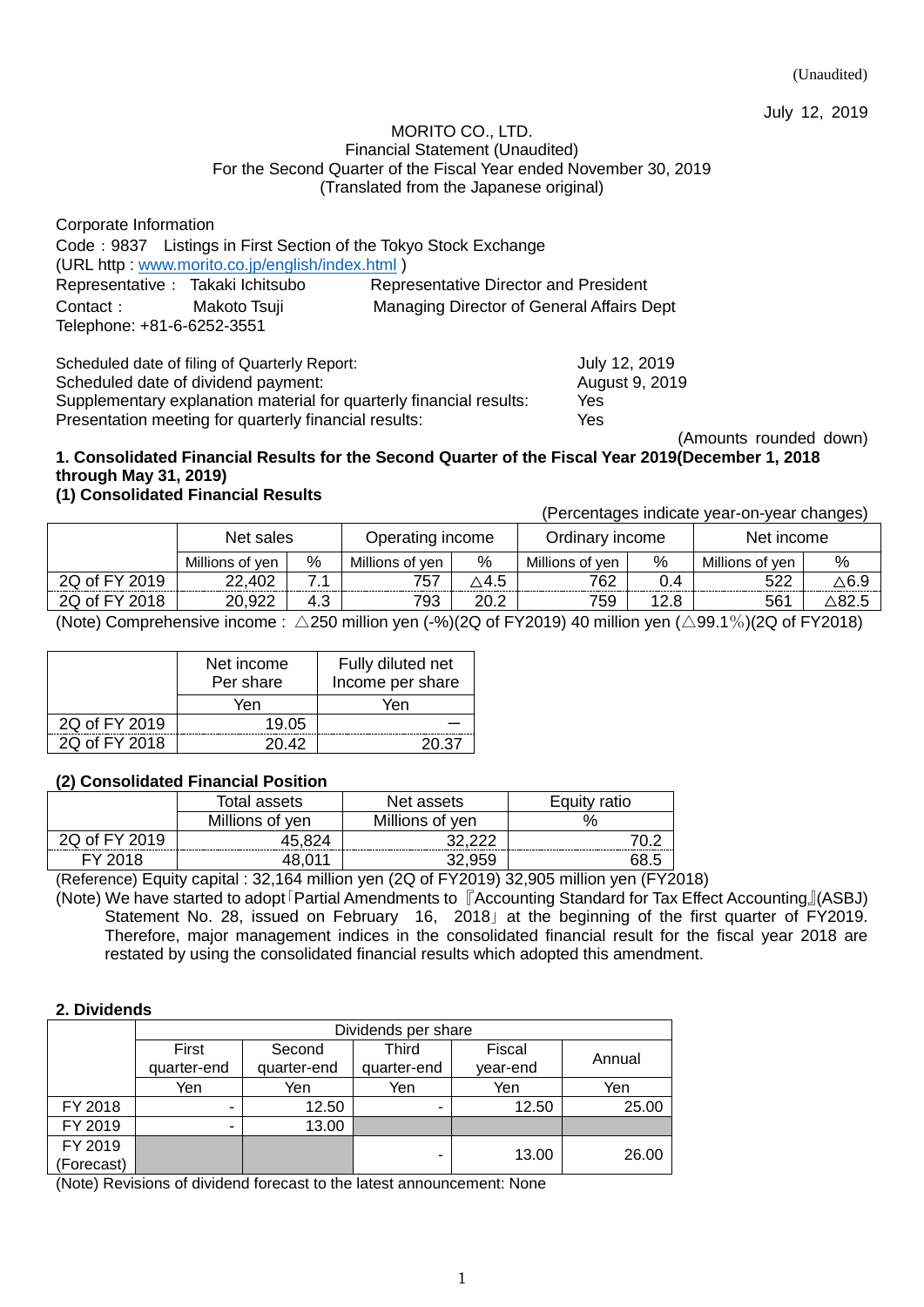### **3. Consolidated Forecast for FY 2019 (December 1, 2018 through November 30, 2019)**

| (Percentages represent changes from corresponding period of previous year) |                    |     |                    |                  |                               |      |                    |                         |       |
|----------------------------------------------------------------------------|--------------------|-----|--------------------|------------------|-------------------------------|------|--------------------|-------------------------|-------|
|                                                                            | <b>Net Sales</b>   |     |                    | Operating income | Ordinary profit<br>Net income |      |                    | Net income<br>per share |       |
|                                                                            | Millions of<br>ven | %   | Millions of<br>ven | %                | Millions of<br>ven            | $\%$ | Millions of<br>ven | $\%$                    | Yen   |
| Full year                                                                  | 47,000             | 7.0 | .900               | 10.1             | 1.900                         | 6.1  | ∣.400              | 11.3                    | 50.90 |

#### (Note) Revision of performance forecast to the latest announcement: None

\*Notes

(1) Changes of important subsidiaries during the period : None (changes of specific subsidiaries in accordance with changes in the scope of consolidation)

Newly included : None

Excluded : None

(2) Adoption of special accounting treatment for preparing quarterly consolidated financial statements: None

(3) Changes in accounting policies and changes or restatement of accounting estimates

| (i)      | Changes in accounting policies caused by revision of accounting standards:                                                                                                                                                     | None |
|----------|--------------------------------------------------------------------------------------------------------------------------------------------------------------------------------------------------------------------------------|------|
| (ii)     | Changes in accounting policies other than (i):                                                                                                                                                                                 | None |
| $\cdots$ | and the contract of the contract of the contract of the contract of the contract of the contract of the contract of the contract of the contract of the contract of the contract of the contract of the contract of the contra |      |

(iii) Changes in accounting estimates: None (iv) Restatements: None

(4) Number of outstanding shares (common shares)

(i) Number of outstanding shares, including treasury shares at end of period:

| 30,800,000 shares |  | (as of May 31, 2019) |
|-------------------|--|----------------------|

| 30,800,000 shares | (as of November 30, 2018) |
|-------------------|---------------------------|
|-------------------|---------------------------|

(ii) Number of shares of treasury stock at end of period:

3,447,060 shares (as of May 31, 2019)

3,290,700 shares (as of November 30, 2018)

- (iii) Average outstanding number of shares during the period:
	- 27,452,023 shares (the 2Q of FY2019) 27,501,883 shares (the 2Q of FY2018)

\* This quarterly financial summary is not subject to quarterly review by certified public accauntants or an audit firm.

\* Disclosure and other special notes regarding performance forecasts.

The forecast in this cumulative quarterly statement is based on information available to Morito Group and certain premises which are deemed to be rational, and numbers we actually get may greatly differ from those in the forecasts due to various factors.

As for supporting premises to the performance forecasts or notes to be kept in mind for the usage of this forecasts, refer to "1. Qualitative Information for the Period under Review (2) Forecasts of Consolidated Business Results and other Forward-looking Information" in the attached page 5.

In addition, we have introduced "Stock Granting Trust (J-ESOP)" and "Board Incentive Plan (BIP)".Consequently, the shares held by Trust and Custody Service Bank, Ltd. and the Master Trust Bank of Japan, Ltd are included in the treasury stock.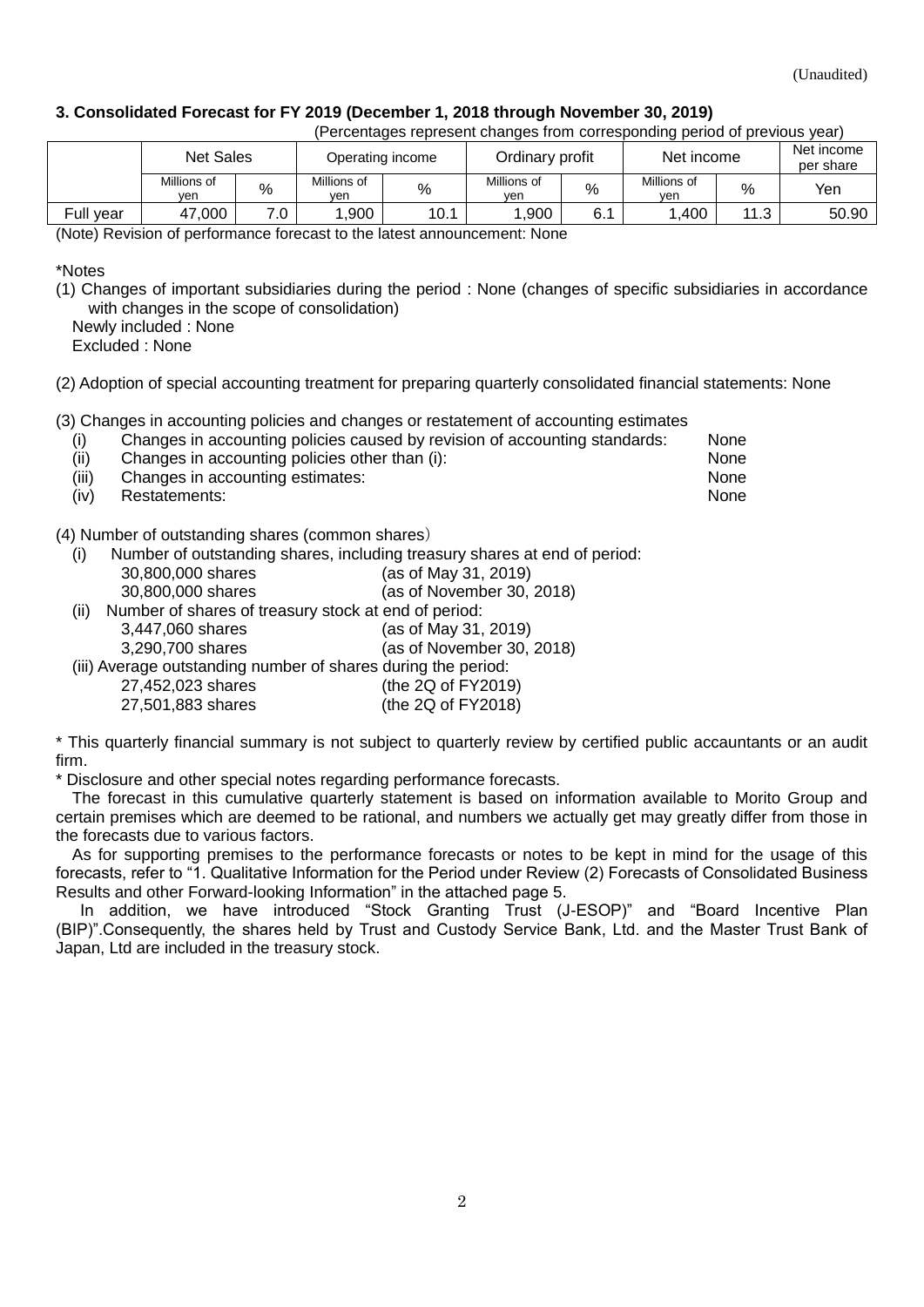# Index

| (2) Forecast of Consolidated Business Results and other Forward-looking Informantion 5       |  |
|----------------------------------------------------------------------------------------------|--|
|                                                                                              |  |
|                                                                                              |  |
| (2) Quarterly Consolidated Statements of Income and Consolidated Statements of Comprehensive |  |
|                                                                                              |  |
|                                                                                              |  |
|                                                                                              |  |
|                                                                                              |  |
|                                                                                              |  |
|                                                                                              |  |
|                                                                                              |  |
|                                                                                              |  |
|                                                                                              |  |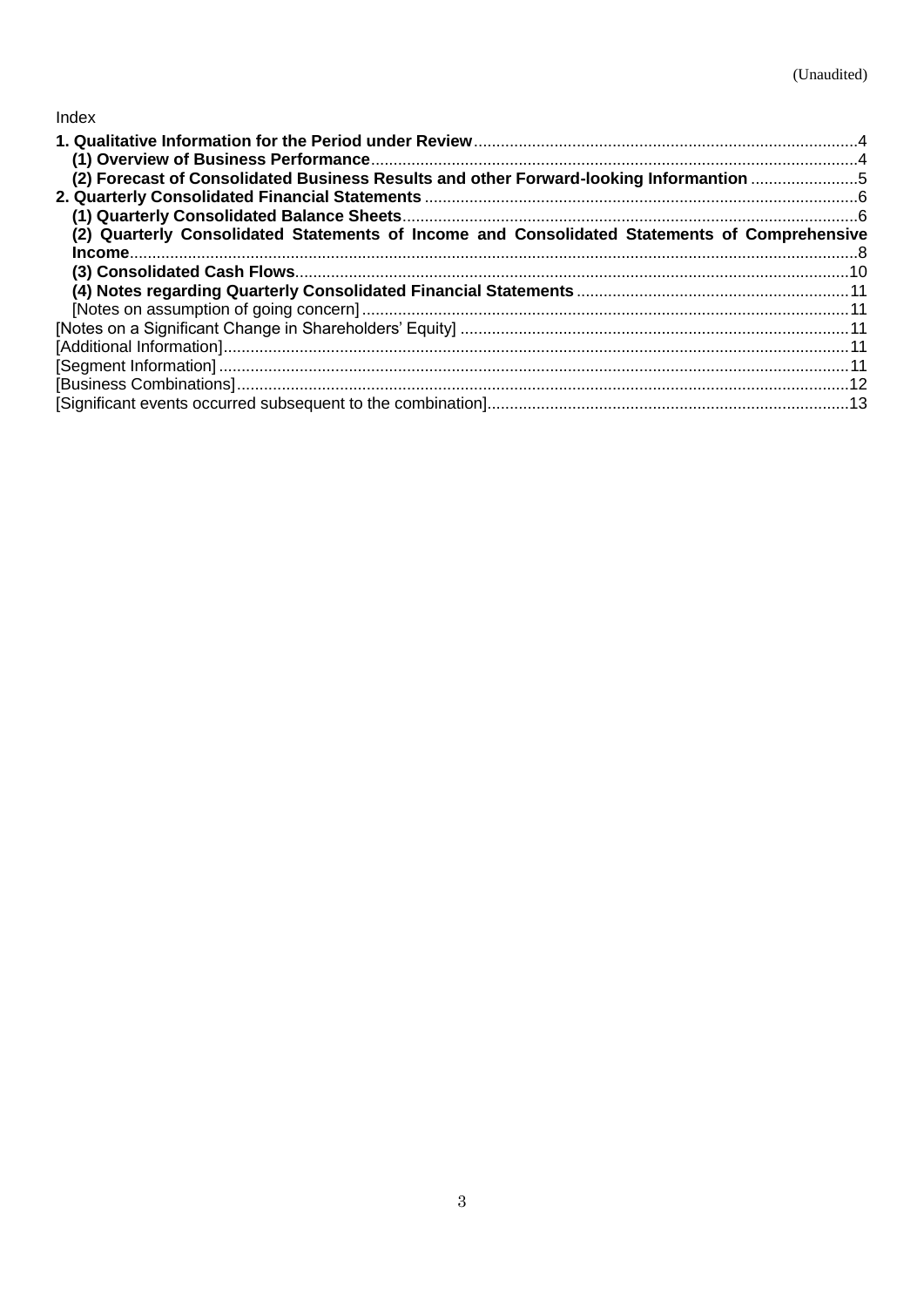### <span id="page-3-0"></span>**1. Qualitative Information for the Period under Review**

#### <span id="page-3-1"></span>**(1) Overview of Business Performance**

In the consolidated cumulative second quarter (From December 1, 2018 through May 31, 2019), the Japanese economy has continuously shown a gradual recovery with steady increases in domestic demands such as consumer spending, capital investment, etc. However, the global economy has been changing in increasing uncertainties from the US and China trade friction, Britain's withdrawal from EU, etc.

In such circumstances, Morito Group who deals with apparel materials and consumer products has made a transition to a holding company system as of June 1, 2019 positioning FY 2019 as "The year of "Structural Reform". Furthermore, we have been pushing forward with our efforts for creating values to satisfy demands from the eras putting weight on developing value-added Japanese items and expanding revenue bases through cultivating global sales channels. We have also been accelerating our efforts for the growth by developing untapped market as well as existing markets of ASEAN, China, US or Europe, under the corporate vision of 『Create Morito's existence value, Realize "New Morito Group"』.

As a result, we reached 22,402 million yen (increased by 7.1% from a year earlier) in Net sales, 757 million yen (decreased by 4.5% from a year earlier) in Operating income, 762 million yen (up by 0.4% from a year earlier) in Ordinary income, and 522 million yen (decreased by 6.9% from a year earlier) in Net income.

The exchange rates used for the oversea subsidiaries' consolidated cumulative second quarter financial statements are as below.

As a result, in the current quarterly performance reaches net sales ¥11,145, million (increased by 10.5% from a year earlier), operating income ¥370 million (increased by 3.2% from a year earlier), ordinary income ¥347 million (increased by 11.4. % from a year earlier), net income ¥210 million (decreased by 10.5 % from a year earlier).

|            | 1Q              | 20              |
|------------|-----------------|-----------------|
| <b>USD</b> | 112.91 (112.98) | 110.23 (108.23) |
| <b>EUR</b> | 128.82 (133.01) | 125.16 (133.15) |
| <b>RMB</b> | 16.32 (17.08)   | 16.33 (17.04)   |
| <b>HKD</b> | 14.42 (14.47)   | 14.05 (13.83)   |
| <b>TWD</b> | 3.66(3.75)      | 3.58(3.70)      |
| <b>VND</b> | 0.0048(0.0050)  | 0.0047(0.0048)  |
| <b>THB</b> | 3.44(3.43)      | 3.49(3.43)      |
| <b>MXN</b> | $5.70(-)$       | $5.74(-)$       |

The exchange rate used for the oversea subsidiaries' consolidated financial statement of the current quarter end as below:

#### (Notes)

1. ( ) is the exchange rate of the quarter of FY2018.

2. The results of MORITO SCOVILL MEXICO S.A.de C.V. were included in the consolidated subsidiary from the first quarter of FY 2019.

The exchange rates used to convert income and expense for consolidated financial results of this subsidiary is Mexican Peso (MXN).

#### Segment information as below

#### [Japan]

As for the apparel division, sales of the accessories for uniforms and working wear increased.

In the consumer product division, sales of products for one dollar shops and automobile interior components increased.

Furthermore, since the results of MANEUVERLINE INC. which we acquired in April were included in the consolidated income statements from the third quarter of FY2018, sales from their businesses of importing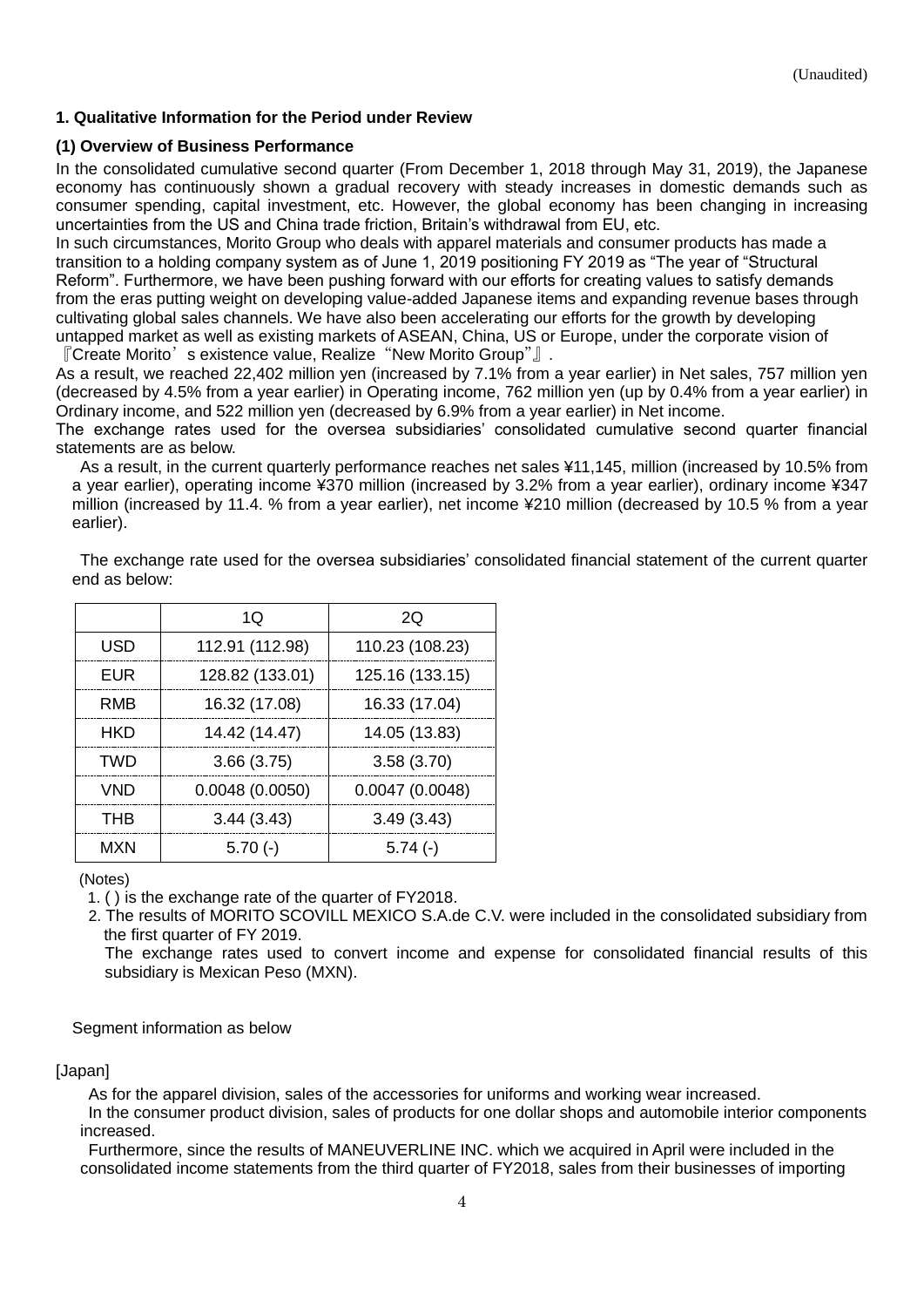and selling marine leisure and snowboarding, etc. increased in consolidated cumulative second quarter period.

As a result, net sales reached 16,427 million yen (increased by 11.0% from a year earlier).

[Asia]

As for the apparel division, sales of the accessories to Japanese apparel manufacturers in Shanghai and EU and US/European manufacturers in Hong Kong decreased.

In the consumer product division, sales of the automobile interior components bound for Japanese manufactures increased in Shanghai and Thailand. As a result, net sales reached 3,088 million yen (decreased by 0.2% from the previous year).

#### [Europe and the U.S.]

As for the apparel division, sales of the accessories to apparel manufacturers in the U.S. decreased. In the consumer product division, sales of automobile interior components to Japanese auto manufacturers

increased in Europe/US. As a result, net sales reached 2,886 million yen (decreased by 4.5% from the previous year).

#### <span id="page-4-0"></span>**(2) Forecast of Consolidated Business Results and other Forward-looking Informantion**

Currently, there has no change in the consolidated forecast of FY2019 which was announced in 11<sup>th</sup> January, 2019.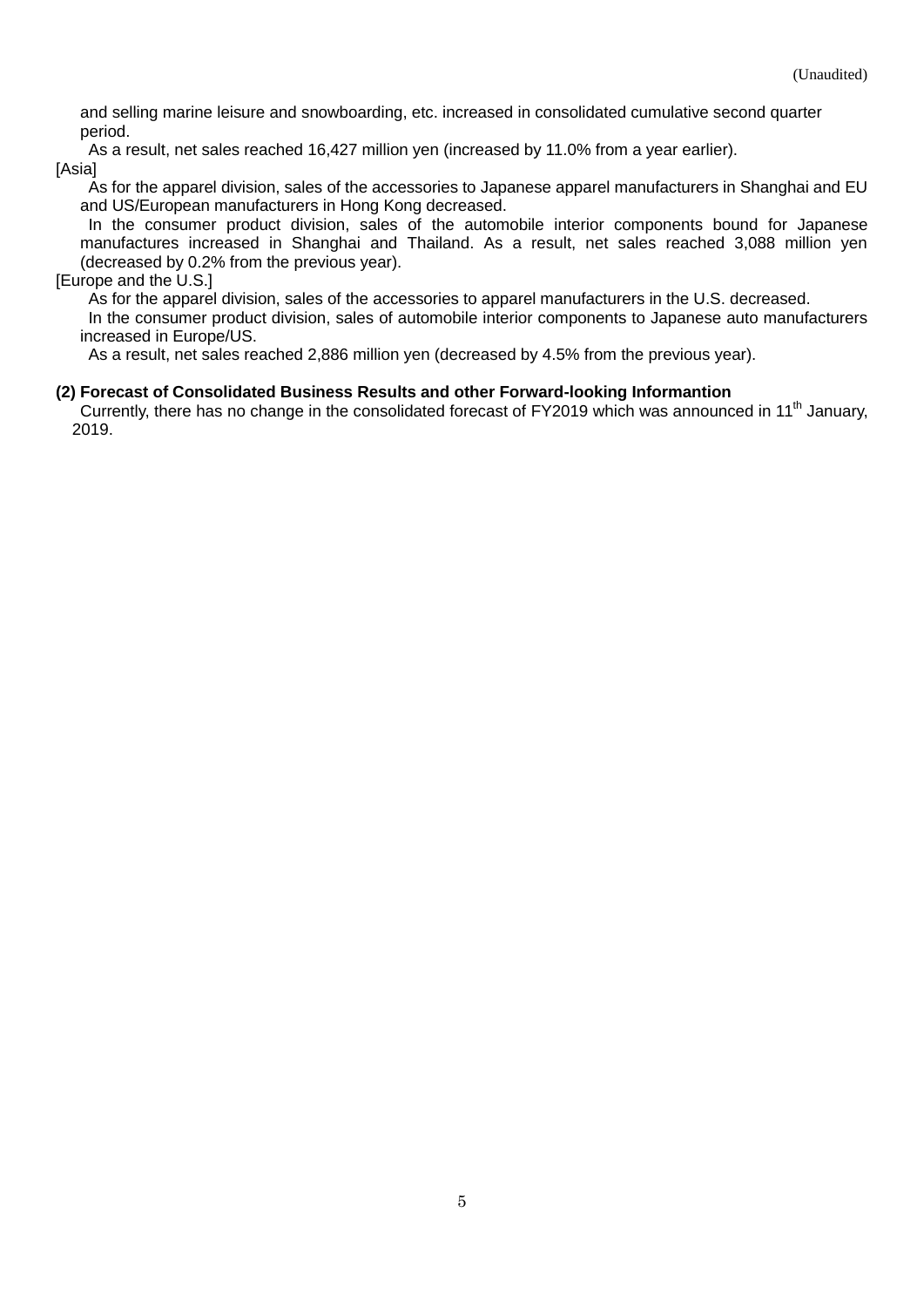# <span id="page-5-0"></span>**2. Quarterly Consolidated Financial Statements**

# <span id="page-5-1"></span>**(1) Quarterly Consolidated Balance Sheets**

| 999. .VII.<br><u>soniosiidatoa Baiarroo orioo</u>    |                           |                      |
|------------------------------------------------------|---------------------------|----------------------|
|                                                      | FY 2018                   | FY 2019              |
|                                                      | (As of November 30, 2018) | (As of May 31, 2019) |
|                                                      | Thousands of yen          | Thousands of yen     |
| <b>Assets</b>                                        |                           |                      |
| <b>Current assets</b>                                |                           |                      |
| Cash and deposits                                    | 9,343,274                 | 8,681,383            |
| Notes and accounts receivable                        | 12,008,498                | 11,371,908           |
| Inventory                                            | 5,406,890                 | 5,675,571            |
| Other current assets                                 | 859,513                   | 576,726              |
| Allowance for doubtful accounts                      | $\triangle$ 38,224        | $\triangle$ 38,382   |
| <b>Total current assets</b>                          | 27,579,953                | 26,267,206           |
| <b>Fixed assets</b>                                  |                           |                      |
| <b>Tangible fixed assets</b>                         |                           |                      |
| Land                                                 | 4,332,821                 | 4,331,408            |
| Other tangible fixed assets                          | 5,813,996                 | 5,881,118            |
| <b>Total tangible fixed assets</b>                   | 10,146,818                | 10,212,527           |
| Intangible fixed assets                              |                           |                      |
| Goodwill                                             | 3,196,351                 | 3,020,831            |
| Other Intangible fixed assets                        | 1,156,215                 | 1,236,801            |
| <b>Total intangible fixed assets</b>                 | 4,352,566                 | 4,257,633            |
| Investments and other fixed assets                   |                           |                      |
| Investment securities                                | 4,727,033                 | 3,922,403            |
| Net defined benefit asset                            | 237,765                   | 234,619              |
| Other fixed assets                                   | 1,033,134                 | 997,092              |
| Allowance for doubtful account                       | $\triangle$ 75,148        | $\triangle$ 75,052   |
| Total investments and other fixed assets             | 5,922,784                 | 5,079,063            |
| <b>Total fixed assets</b>                            | 20,422,170                | 19,549,223           |
| Deferred assets                                      | 9,802                     | 7,702                |
| <b>Total assets</b>                                  | 48,011,926                | 45,824,132           |
| <b>Liabilities</b>                                   |                           |                      |
| <b>Current liabilities</b>                           |                           |                      |
| Notes and accounts payable                           | 4,500,593                 | 4,682,478            |
| Short-term loans payable                             | 200,000                   | 100,000              |
| Current portion of bonds                             | 400,000                   | 400,000              |
| Current portion of long-term debt                    | 749,146                   | 573,280              |
| Accrued tax payable                                  | 128,612                   | 390,684              |
| Reserve for bonuses                                  | 225,231                   | 165,672              |
| Reserve for director's bonuses                       | 56,929                    | 43,922               |
| Other current liabilities                            | 1,665,881                 | 1,369,170            |
| <b>Total current liabilities</b>                     | 7,926,394                 | 7,725,209            |
| <b>Fixed liabilities</b>                             |                           |                      |
| Bonds payable                                        | 600,000                   | 400,000              |
| Long-term debt                                       | 3,667,331                 | 2,991,246            |
| Provision for retirement benefit by stock            | 26,501                    | 34,655               |
| Provision for director's retirement benefit          | 48,583                    | 52,799               |
| Provision for director's retirement benefit by stock | 71,040                    | 45,532               |
| Provision for environmental measures                 | 20,367                    | 19,907               |
| Net defined benefit liability                        | 894,881                   | 883,643              |
| Other fixed liabilities                              | 1,797,615                 | 1,448,640            |
| <b>Total fixed liabilities</b>                       | 7,126,319                 | 5,876,425            |
| <b>Total liabilities</b>                             | 15,052,714                | 13,601,634           |
|                                                      |                           |                      |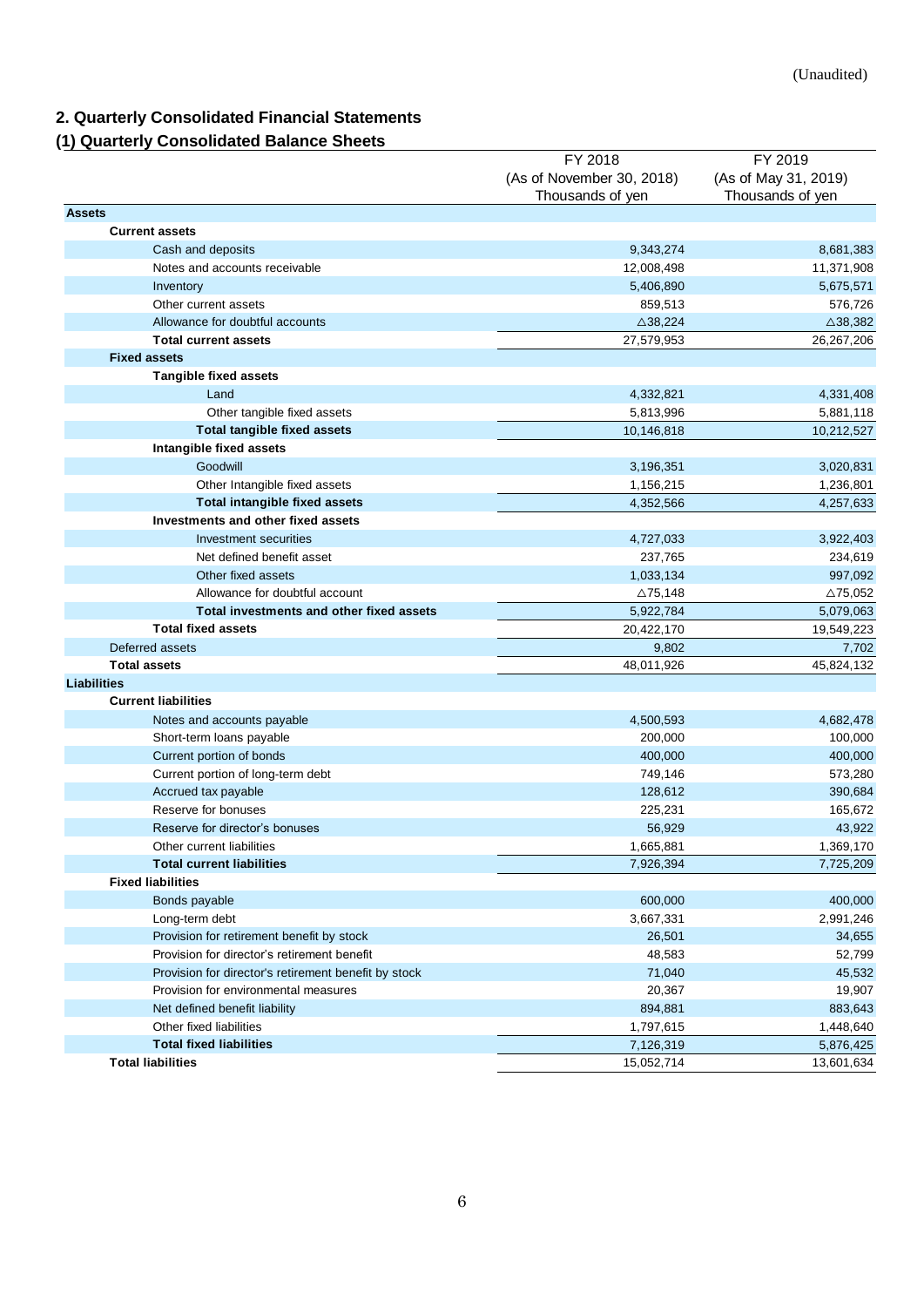|                                                       | FY 2018                   | FY 2019               |  |
|-------------------------------------------------------|---------------------------|-----------------------|--|
|                                                       | (As of November 30, 2018) | (As of May 31, 2019)  |  |
|                                                       | Thousands of yen          | Thousands of yen      |  |
| <b>Net Assets</b>                                     |                           |                       |  |
| Shareholders' equity                                  |                           |                       |  |
| Capital                                               | 3,532,492                 | 3,532,492             |  |
| Capital surplus                                       | 3,498,724                 | 3,502,970             |  |
| Retained earnings                                     | 25,277,180                | 25,434,999            |  |
| Treasury stock                                        | $\triangle$ 2,118,444     | $\triangle$ 2,248,341 |  |
| Total shareholders' equity                            | 30,189,951                | 30,222,120            |  |
| Other comprehensive income                            |                           |                       |  |
| Valuation difference on available-for-sale securities | 1,409,695                 | 870,586               |  |
| Deferred gains or losses on hedges                    | 451                       | 259                   |  |
| Difference in revaluation of land                     | 571,368                   | 571,368               |  |
| Foreign currency translation adjustment               | 802,769                   | 555,844               |  |
| Remeasurement of defined benefit plans                | $\triangle$ 68,550        | $\triangle$ 55,902    |  |
| Total other comprehensive income                      | 2,715,733                 | 1,942,155             |  |
| Subscription rights to shares                         | 53,526                    | 58,222                |  |
| <b>Minority interests</b>                             |                           |                       |  |
| <b>Total net assets</b>                               | 32,959,212                | 32,222,498            |  |
| <b>Total liabilities and net assets</b>               | 48,011,926                | 45,824,132            |  |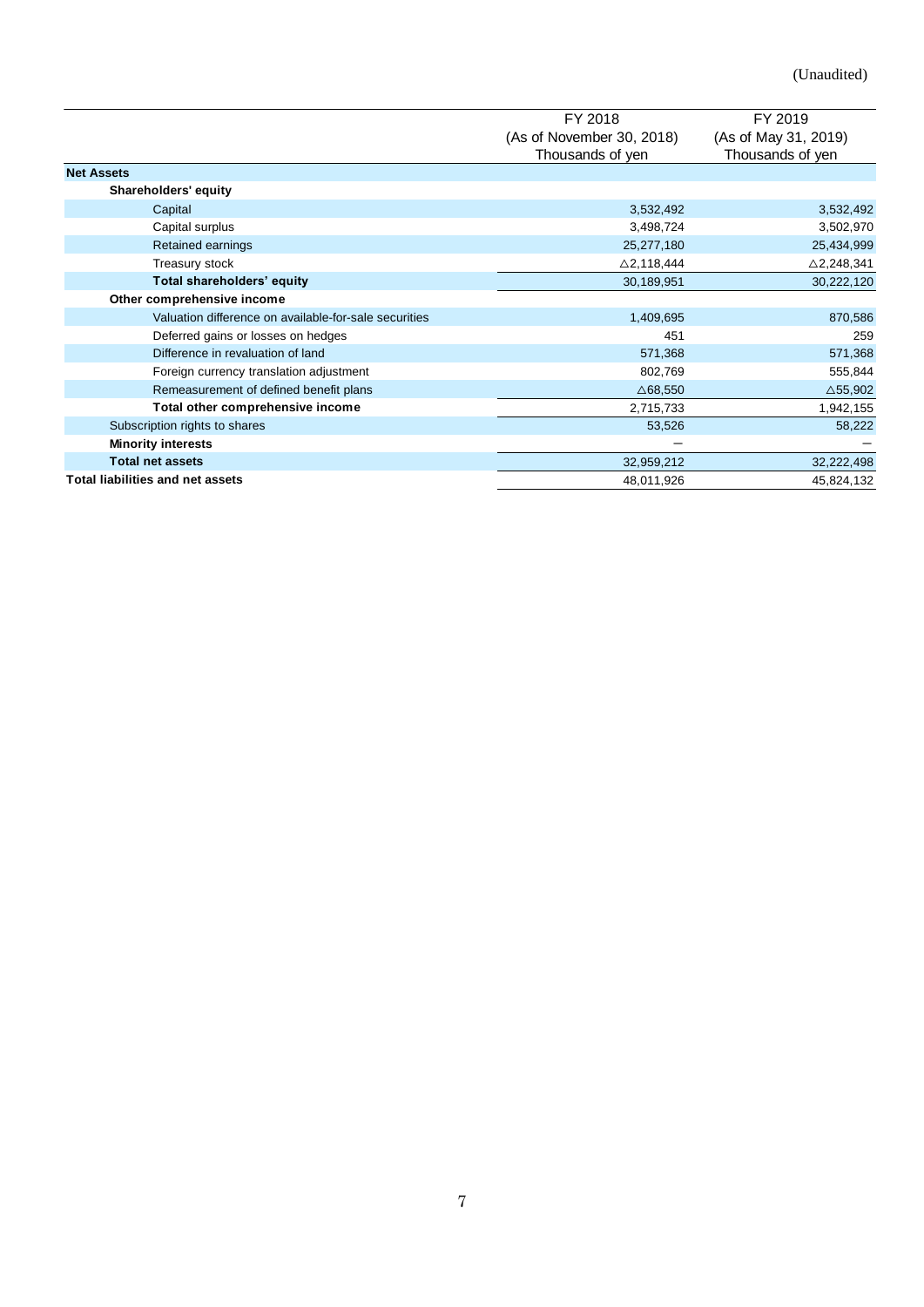## <span id="page-7-0"></span>**(2) Quarterly Consolidated Statements of Income and Consolidated Statements of Comprehensive Income**

Quarterly Consolidated Statements of Income

The Second Quarter accounting period

|                                                        | FY 2018                   | FY 2019                   |  |
|--------------------------------------------------------|---------------------------|---------------------------|--|
|                                                        | (December 1, 2017 through | (December 1, 2018 through |  |
|                                                        | May 31, 2018)             | May 31, 2019)             |  |
|                                                        | Thousands of yen          | Thousands of yen          |  |
| <b>Net sales</b>                                       | 20,922,099                | 22,402,663                |  |
| Cost of sales                                          | 15,351,623                | 16,326,564                |  |
| <b>Gross profit</b>                                    | 5,570,476                 | 6,076,098                 |  |
| Total selling, general and administrative expense      | 4,777,322                 | 5,318,329                 |  |
| <b>Operating Income</b>                                | 793,154                   | 757,768                   |  |
| Non-operating income                                   |                           |                           |  |
| Interest received                                      | 12,919                    | 12,862                    |  |
| Dividends received                                     | 33,479                    | 32,431                    |  |
| Rent on real estate                                    | 21,049                    | 24,267                    |  |
| Equity in earnings of affiliates                       | 34,742                    | 33,113                    |  |
| Other non-operating income                             | 27,358                    | 29,817                    |  |
| Total non-operating income                             | 129,549                   | 132,493                   |  |
| <b>Non-operating expenses</b>                          |                           |                           |  |
| Interest paid                                          | 1,800                     | 4,090                     |  |
| Cash discount on sales                                 | 40,095                    | 41,043                    |  |
| Foreign Exchange Loss                                  | 68,635                    | 29,670                    |  |
| Others non-operating expense                           | 52,569                    | 53,157                    |  |
| Total non-operating expense                            | 163,101                   | 127,961                   |  |
| <b>Ordinary Income</b>                                 | 759,602                   | 762,300                   |  |
| <b>Extra ordinary income</b>                           |                           |                           |  |
| Gains on sales of fixed assets                         | 16,368                    | 29                        |  |
| Gains on sales of investment securities                | 5,419                     | 81,849                    |  |
| Gain on reversal of subscription rights to shares      |                           | 210                       |  |
| Total extra ordinary income                            | 21,788                    | 82,089                    |  |
| <b>Extra ordinary loss</b>                             |                           |                           |  |
| Loss on sales of fixed assets                          | 273                       |                           |  |
| Loss on disposal of fixed assets                       | 3,818                     | 3,867                     |  |
| Loss on sales of investment securities                 |                           | 415                       |  |
| Loss of business restructuring                         | 4,970                     | 2,948                     |  |
| Total extra ordinary loss                              | 9,063                     | 7,231                     |  |
| Net income before taxes and other adjustment           | 772,327                   | 837,158                   |  |
| Corporate, inhabitant and business taxes               | 332,172                   | 368,248                   |  |
| Adjustments to corporate and other taxes               | $\triangle$ 121,503       | $\triangle$ 54,013        |  |
| <b>Total income taxes</b>                              | 210,668                   | 314,234                   |  |
| Net income                                             | 561,658                   | 522,923                   |  |
| Profit(Loss) attributable to non-controlling interests |                           |                           |  |
| Profit(Loss) attributable to owners of parent          | 561.658                   | 522.923                   |  |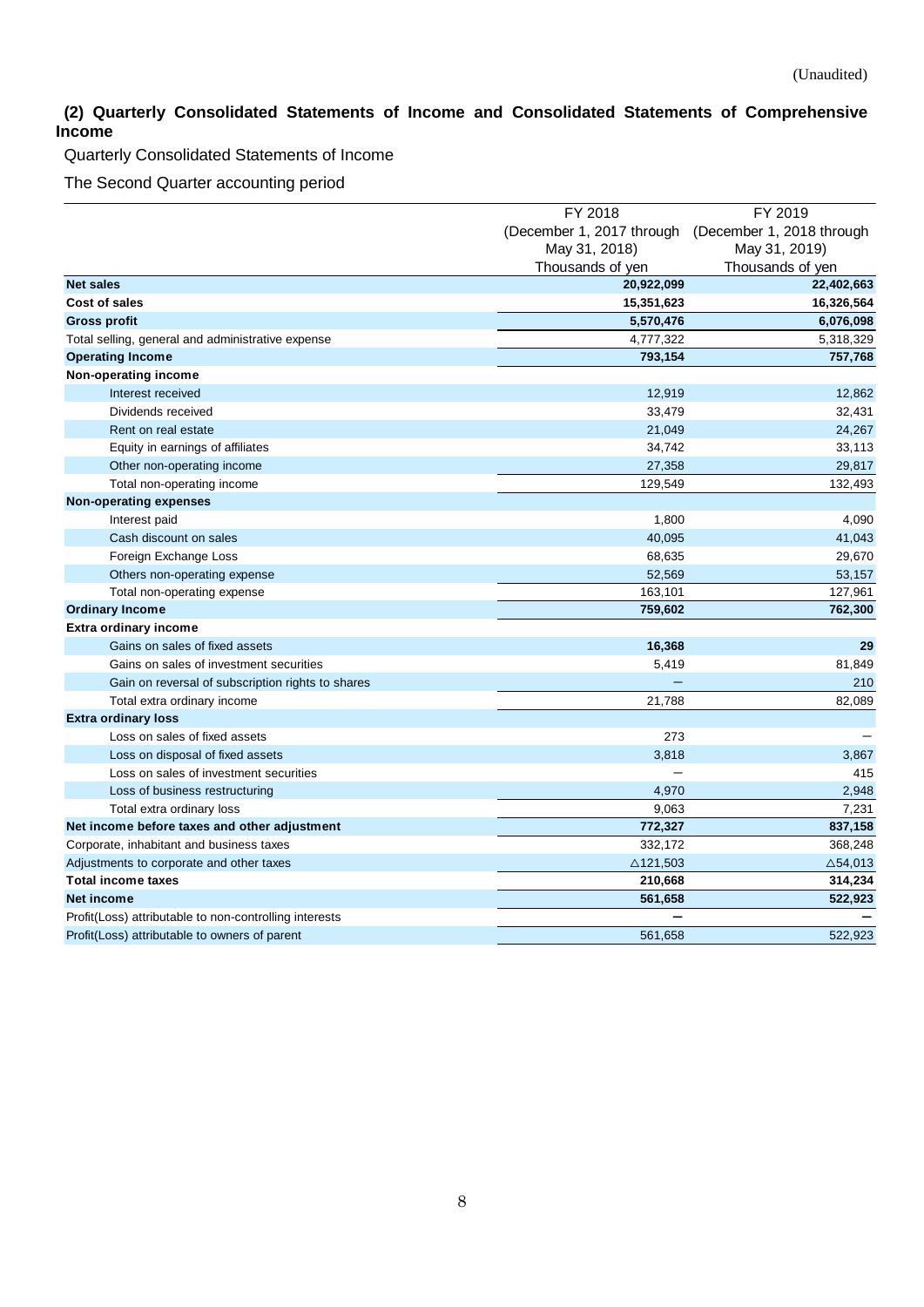# Quarterly Consolidated Statements of Comprehensive Income

# The Second Quarter accounting period

|                                                                                     | FY 2018                   | FY 2019                   |
|-------------------------------------------------------------------------------------|---------------------------|---------------------------|
|                                                                                     | (December 1, 2017 through | (December 1, 2018 through |
|                                                                                     | May 31, 2018)             | May 31, 2019)             |
|                                                                                     | Thousands of yen          | Thousands of yen          |
| Net Income                                                                          | 561,658                   | 522,923                   |
| Other comprehensive income                                                          |                           |                           |
| Unrealized gain(loss) on available-for-sale securities                              | $\triangle$ 28,137        | $\triangle$ 539,108       |
| Deferred gains or losses on hedges                                                  | 2,427                     | $\triangle$ 193           |
| Foreign currency translation adjustment                                             | △498,882                  | $\triangle$ 246,924       |
| Adjustments to retirement benefit                                                   | 3,023                     | 12.647                    |
| Share of other comprehensive income of associates accounted for using equity methor | $\triangle$ 1             |                           |
| Total other comprehensive income                                                    | △521,570                  | △773,578                  |
| Comprehensive income                                                                | 40,088                    | $\triangle$ 250.654       |
| (Breakdown)                                                                         |                           |                           |
| Comprehensive income attribute to the parent                                        | 40,088                    | $\triangle$ 250.654       |
| Comprehensive income attribute to the minority shareholders                         |                           |                           |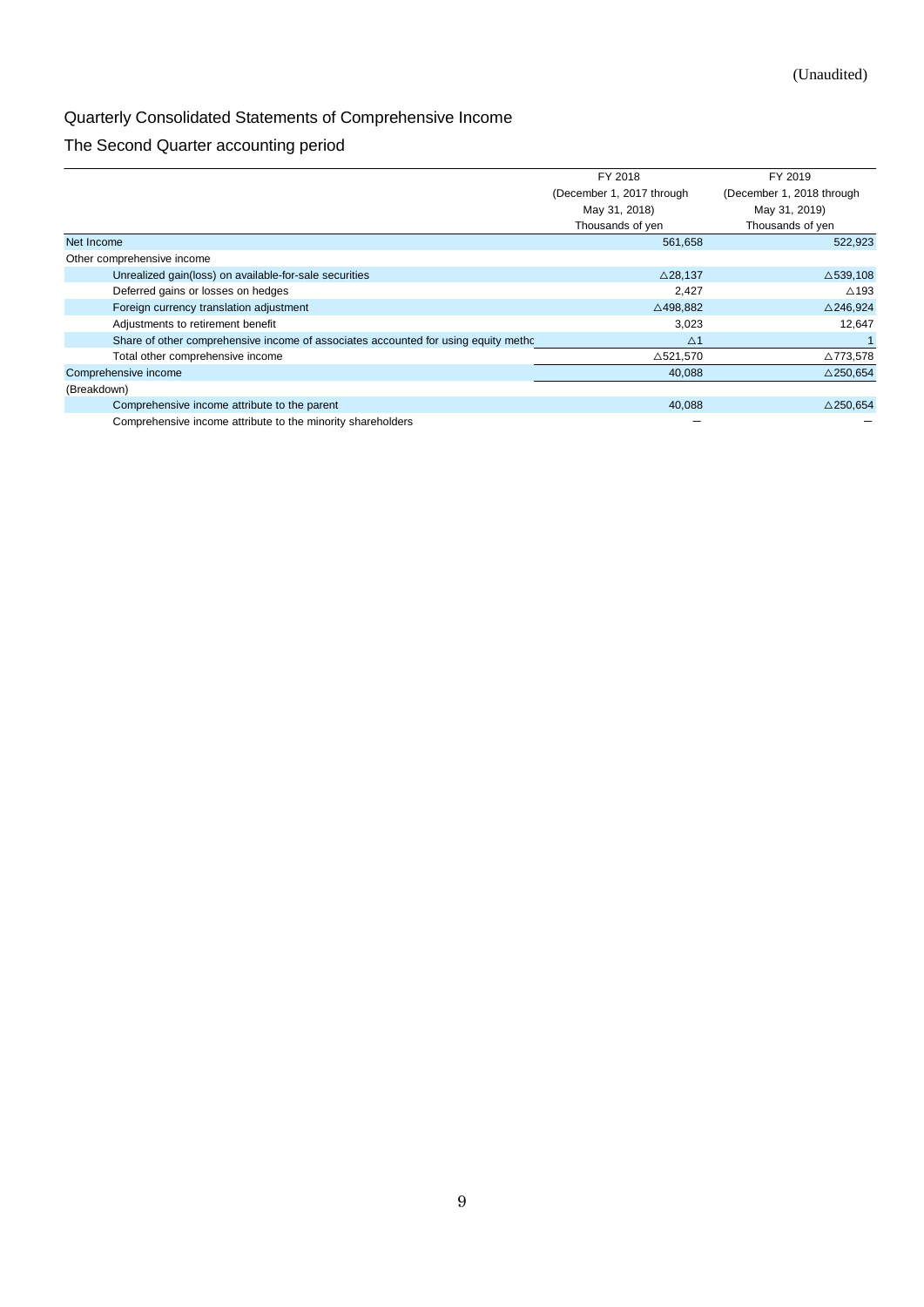# <span id="page-9-0"></span>**(3) Consolidated Cash Flows**

|                                                                                       | FY 2018               | FY 2019               |
|---------------------------------------------------------------------------------------|-----------------------|-----------------------|
|                                                                                       | (December 1, 2017)    | (December 1, 2018)    |
|                                                                                       | through               | through               |
|                                                                                       | May 31, 2018)         | May 31, 2019)         |
|                                                                                       | Thousands of yen      | Thousands of yen      |
| Cash flows from operating activities                                                  |                       |                       |
| Income (loss) before income taxes                                                     | 772,327               | 837,158               |
| Depreciation of amortization                                                          | 333,761               | 415,195               |
| Depreciation of goodwill                                                              | 87,613                | 121,327               |
| Change in provision for bonus                                                         | $\triangle$ 46,793    | $\triangle$ 56,857    |
| Changes in net defined benefit asset                                                  | $\triangle$ 4,059     | 14,128                |
| Changes net defined benefit liability                                                 | $\triangle$ 1,904     | $\triangle$ 3,990     |
| Change in reverse for retirement benefits for officers                                | 3,750                 | 4,216                 |
| Changes in reverse for employee stock ownership plan                                  | 3,107                 | 8,154                 |
| Changes in board incentive plan                                                       | 9,744                 | $\triangle$ 25,507    |
| Change in allowance for doubtful accounts                                             | 4,318                 | 750                   |
| Interest income and dividends income                                                  | △46,398               | $\triangle$ 45,294    |
|                                                                                       |                       | 4,090                 |
| Interest paid                                                                         | 1,800                 |                       |
| Equity in net income of affiliates                                                    | $\triangle$ 34,742    | $\triangle$ 33,113    |
| Gain on reversal of subscription rights to shares                                     |                       | $\triangle$ 210       |
| Gains from sale of fixed assets                                                       | $\triangle$ 16,094    | $\triangle$ 29        |
| Gains from sale of investment securities                                              | $\triangle$ 5,419     | $\triangle$ 81,434    |
| Loss on retirement of noncurrent assets                                               | 3,818                 | 3,867                 |
| Loss on disposal of fixed assets                                                      | 4,970                 | 2,948                 |
| Change in notes and accounts                                                          | 60,576                | 600,306               |
| Change in inventory                                                                   | $\triangle$ 353,868   | △307,784              |
| Change in account payable                                                             | 129,582               | 196,371               |
| <b>Others</b>                                                                         | $\triangle$ 10,227    | 107160                |
| Subtotal                                                                              | 895,864               | 1,761,455             |
| Proceed from interest and dividends income                                            | 48,508                | 47,047                |
| Payment of interest                                                                   | ∆1,820                | $\triangle$ 4,300     |
| Payment of corporate tax                                                              | $\triangle$ 468,382   | $\triangle$ 42,844    |
| Net cash(used in)provided by operating activities                                     | 474,169               | 1,761,358             |
| Cash flows from investing activities                                                  |                       |                       |
| Decrease in time deposit                                                              | △652,846              | $\triangle$ 22,558    |
| Increase in time deposit                                                              | 696,041               | 4,798                 |
| Purchase of investment securities                                                     | $\triangle$ 124,343   | $\triangle$ 14,135    |
| Increase of sale for investment securities                                            | 9,308                 | 106,888               |
| Purchase of tangible fixed assets                                                     | $\triangle$ 1,859,000 | $\triangle$ 637,249   |
| Proceeds from sale for tangible fixed assets                                          | 37,499                | 1,013                 |
| Purchase of intangible assets                                                         | $\triangle$ 26,587    | △184,699              |
| Payments of loans receivable                                                          |                       | $\triangle$ 3,000     |
| Proceeds from loans receivable                                                        | 53.472                | 13,192                |
| Purchase of stocks of subsidiaries and affiliates                                     | $\triangle$ 57,596    |                       |
| Purchase of investments in subsidiaries resulting in change in scope of consolidation |                       |                       |
|                                                                                       | $\triangle$ 2,152,461 | $\triangle$ 7,480     |
| <b>Others</b>                                                                         | $\triangle$ 10,529    |                       |
| Net cash provided by (used in) investing activities                                   | $\triangle$ 4,087,044 | △743,230              |
| Cash flows from financing avtivities                                                  |                       |                       |
| Changes in short-term debt                                                            |                       | $\triangle$ 100,000   |
| Proceeds from long-term loans payable                                                 | 2,600,000             |                       |
| Repayments of lease obligations                                                       | $\triangle$ 45,599    | $\triangle 30,080$    |
| Repayment of long-term loans                                                          | △176,497              | $\triangle$ 851,951   |
| Redemption of bonds                                                                   | $\triangle$ 200,000   | $\triangle$ 200,000   |
| Payments to acquire treasury stock                                                    |                       | $\triangle$ 151,148   |
| Proceeds from exercise of stock option                                                |                       | 12,368                |
| Payments of dividends                                                                 | $\triangle$ 392,843   | $\triangle$ 350,753   |
| Net cash used in financing activities                                                 | 1,785,059             | $\triangle$ 1,671,564 |
| Effects of exchange rate on cash and cash equivalents                                 | $\triangle$ 95,471    | $\triangle$ 49,298    |
| Net increase (decrease) in cash and cash equivalents                                  | △1,923,286            | △702,735              |
| Cash and cash equivalents at beginning of year                                        | 10,776,583            | 8,525,759             |
| Increase in cash and cash equivalents from newly consolidated subsidiary              |                       | 32,021                |
| Cash and cash equivalents at fiscal year-end                                          | 8,853,296             | 7,855,044             |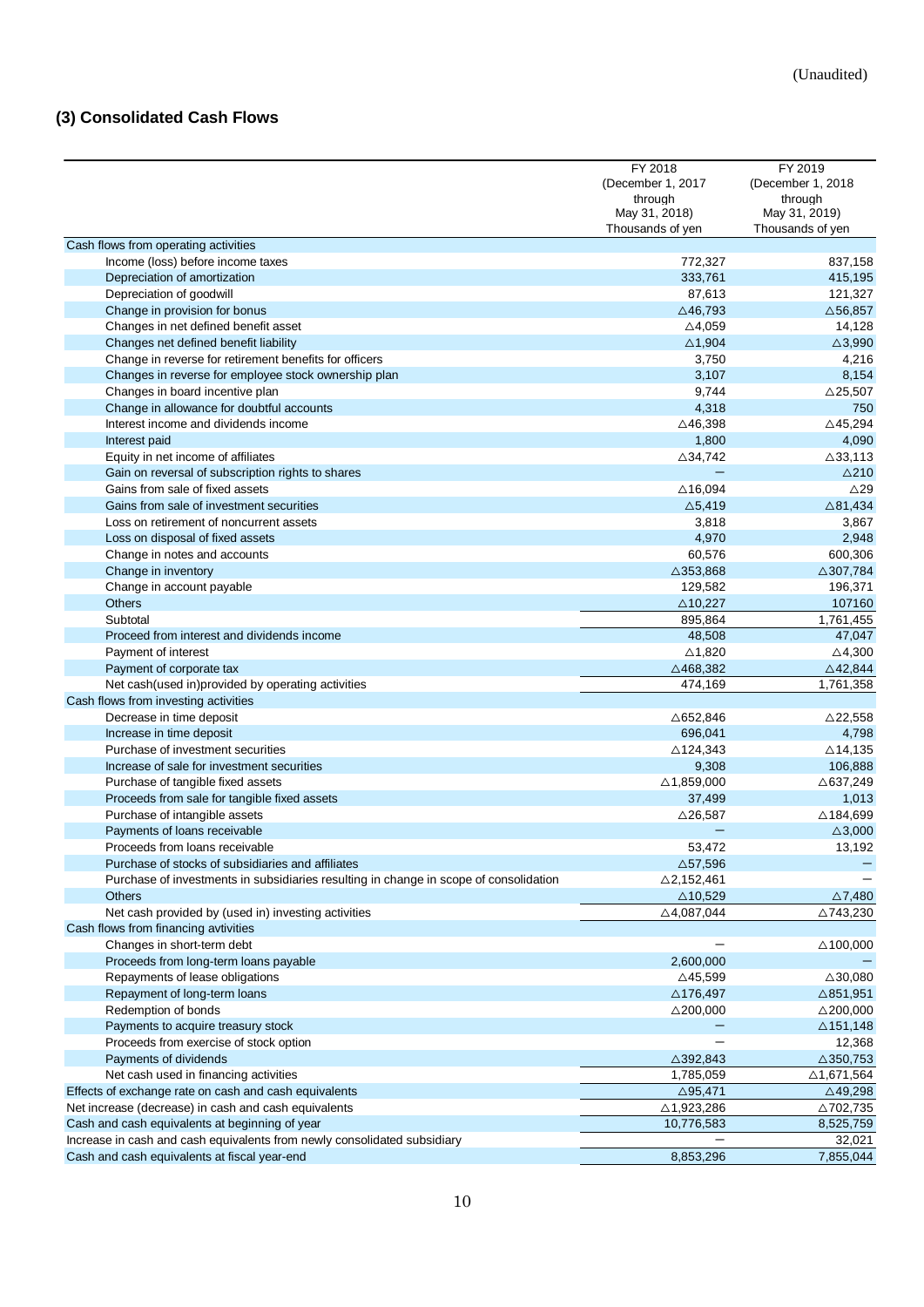### <span id="page-10-0"></span>**(4) Notes regarding Quarterly Consolidated Financial Statements**

<span id="page-10-1"></span>[Notes on assumption of going concern] Not applicable.

<span id="page-10-2"></span>[Notes on a Significant Change in Shareholders' Equity] Not applicable

#### <span id="page-10-3"></span>[Additional Information]

(Adoption of "Partial Amendments to Accounting Standard for Tax Effect Accounting)

We have started to adopt "Partial Amendments to Accounting Standard for Tax Effect Accounting" (ASBJ Statement No. 28 issued on February 16, 2018) at the beginning of the first quarter of FY2019. Therefore, deferred tax assets are shown in the category of Investments and other fixed asses, and deferred tax liabilities are shown in the category of Fixed liabilities.

#### <span id="page-10-4"></span>[Segment Information]

I. The Second Quarter of FY 2018 (December 1, 2017 through May 31, 2018)

1. The information on net sales, income or loss by reportable segment

|                                     |                           |           |           |            |                        | (Thousands of yen)              |
|-------------------------------------|---------------------------|-----------|-----------|------------|------------------------|---------------------------------|
|                                     | <b>Reportable Segment</b> |           |           |            | Consolidated           |                                 |
|                                     | Japan                     | Asia      | EU and US | Total      | Adjustment<br>(Note 1) | Statement<br>Amount<br>(Note 2) |
| <b>Net Sales</b>                    |                           |           |           |            |                        |                                 |
| Sales to external<br>customers      | 14,804,879                | 3,093,753 | 3.023.467 | 20,922,099 | –                      | 20,922,099                      |
| Inter segment sales<br>and transfer | 1.234.781                 | 1,594,290 | 28,870    | 2,857,943  | $\triangle$ 2,857,943  |                                 |
| Total                               | 16,039,660                | 4,688,043 | 3,052,338 | 23,780,042 | $\triangle$ 2,857,943  | 20,922,099                      |
| Segment income                      | 674,103                   | 199,292   | 80,206    | 953,602    | $\triangle$ 160,448    | 793,154                         |
| $\sqrt{2}$                          |                           |           |           |            |                        |                                 |

(Notes)

1. Adjustment of  $\triangle$ 160,448 thousand yen includes corporates expenses of  $\triangle$ 143,858 thousand yen that are not distributed to each reportable segment and other $\triangle$ 16,589 thousand yen.

2. The amount of segment income is subsequently adjusted with the amount of operating income on the quarterly consolidated profit and loss statements.

2. Impairment Loss on intangible assets or information on goodwill by reportable segment.

(Significant fluctuations in the amount of goodwill)

 The amount of goodwill is reported in the segment of "Japan" due to the acquisition of MANEUVERLINE INC. The increase in the amount of goodwill incurred from this event is 661,478 thousand yen in Consolidated Cumulative Results of the Second Quarter of FY2019. Besides, the above amount is included results after an important review on the originally allocated costs for the business combination was completed upon settling the provisional account processing as written in "Notes (Business Combination-related)"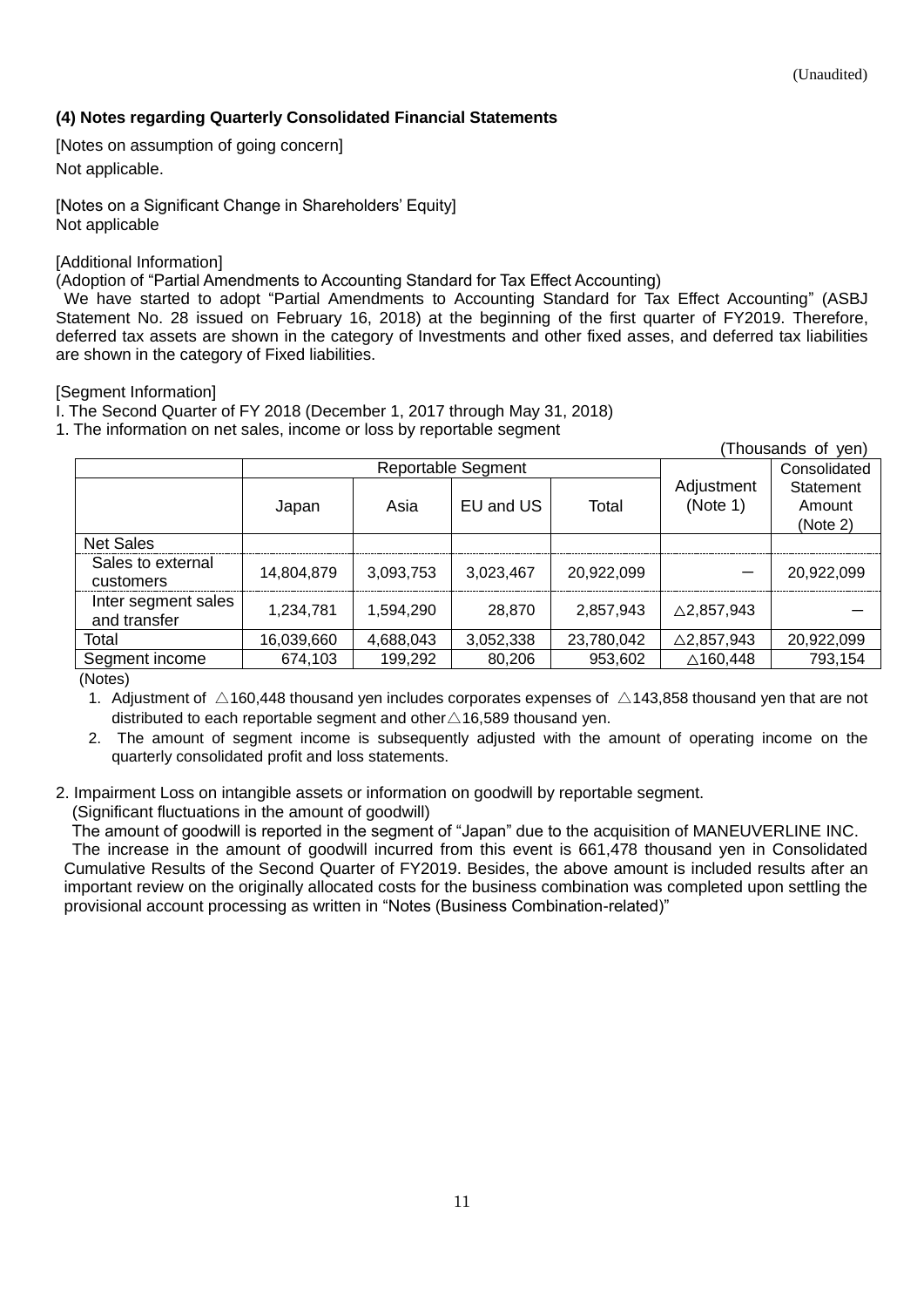#### II. The Second Quarter of FY2019 (December 1, 2018 through May 31, 2019.)

1. The information on net sales, income or loss by reportable segment

|                                     |                    |           |           |            |                        | (Thousands of yen)              |
|-------------------------------------|--------------------|-----------|-----------|------------|------------------------|---------------------------------|
|                                     | Reportable Segment |           |           |            | Consolidated           |                                 |
|                                     | Japan              | Asia      | EU and US | Total      | Adjustment<br>(Note 1) | Statement<br>Amount<br>(Note 2) |
| <b>Net Sales</b>                    |                    |           |           |            |                        |                                 |
| Sales to external<br>customers      | 16,427,985         | 3,088,046 | 2,886,631 | 22,402,663 |                        | 22,402,663                      |
| Inter segment sales<br>and transfer | 1,226,164          | 1.515.961 | 11.741    | 2,753,866  | $\triangle$ 2,753,866  |                                 |
| Total                               | 17,654,149         | 4,604,007 | 2,898,372 | 25,156,530 | $\triangle$ 2,753,866  | 22,402,663                      |
| Segment income                      | 709,308            | 225,300   | 14,777    | 949,386    | △191,618               | 757,768                         |

(Notes)

1. Adjustment of  $\triangle$ 191,618 thousand yen includes corporate expenses of  $\triangle$ 167,751 that are not distributed to each reportable segment and other△23,867 thousand yen.

2. The amount of segment income is adjusted with operating profits on the consolidated quarterly profit and loss statements.

#### <span id="page-11-0"></span>[Business Combinations]

(Important review on the originally allocated costs for the business combination in comparative information) We have made a provisional account processing in the previous consolidated second quarter for the business combination with MANEUVERLINE INC. taken place in April 2, 2018, which was settled in the previous consolidated accounting year-end.

 With the settlement of this provisional account processing, an important review on the originally allocated costs for the business combination is reflected in comparative information included in the quarterly consolidated financial statements for the period of the current consolidated cumulative Second quarter, and the amount of goodwill has been changed from 1,218,724 thousand yen to 661,478 thousand yen.

 There is no effect on the quarterly consolidated profit and loss statements for the previous Consolidated Cumulative Second Quarterly period.